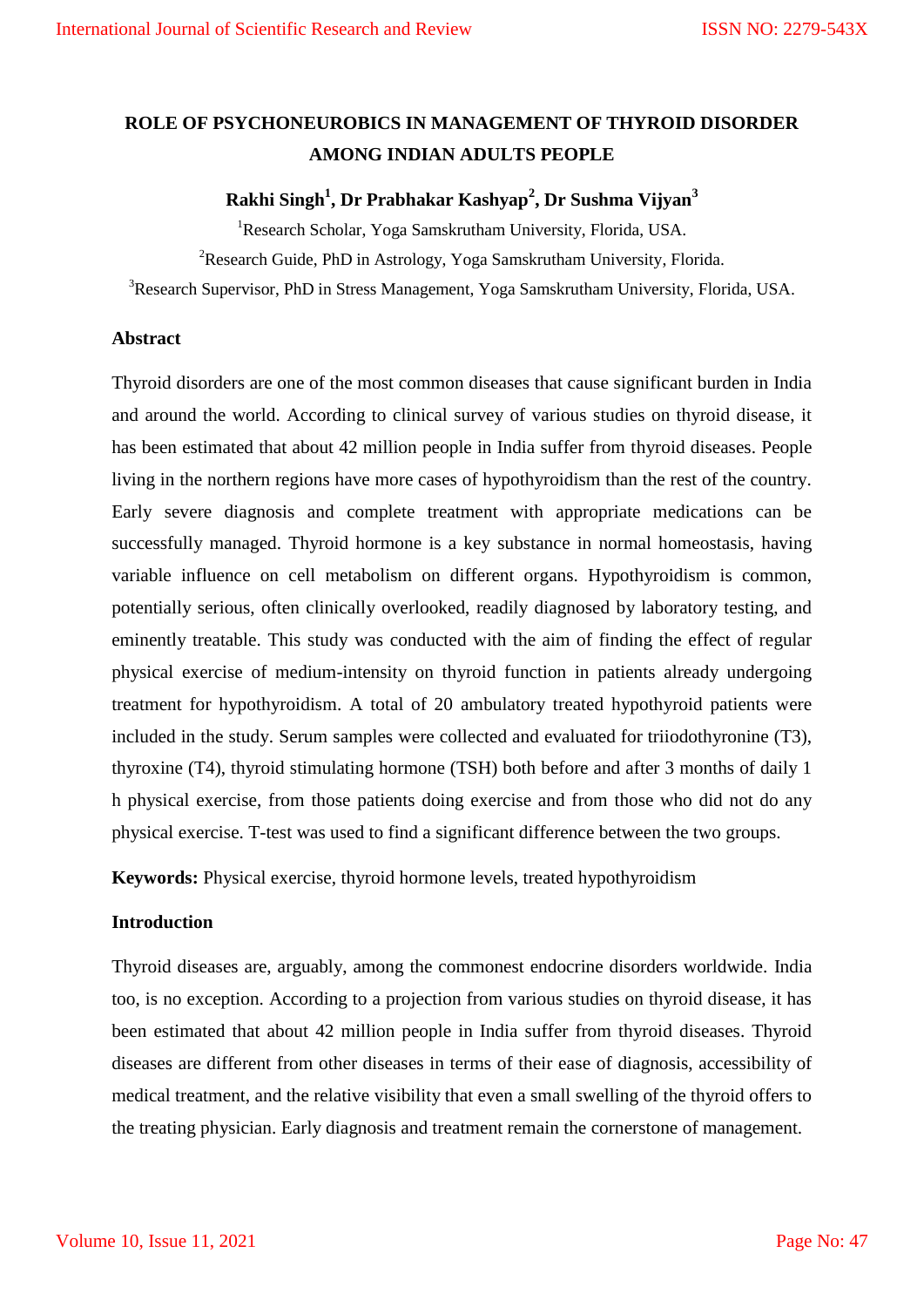Neurobics reflects the hypothesis that cognitive capabilities can be taken care of or even raised by exercising the brain. This is predicted by the observation that health and fitness are actually raised by exercising the body muscles and joints. Neurobics is actually the science of mind exercise. The term neurobics was coined by Dr. Lawrence Katz and Manning Rubin to describe these brain exercises and it consists of methods that help the brain stay healthy.



**Figure 1: Thyroid Disorder**



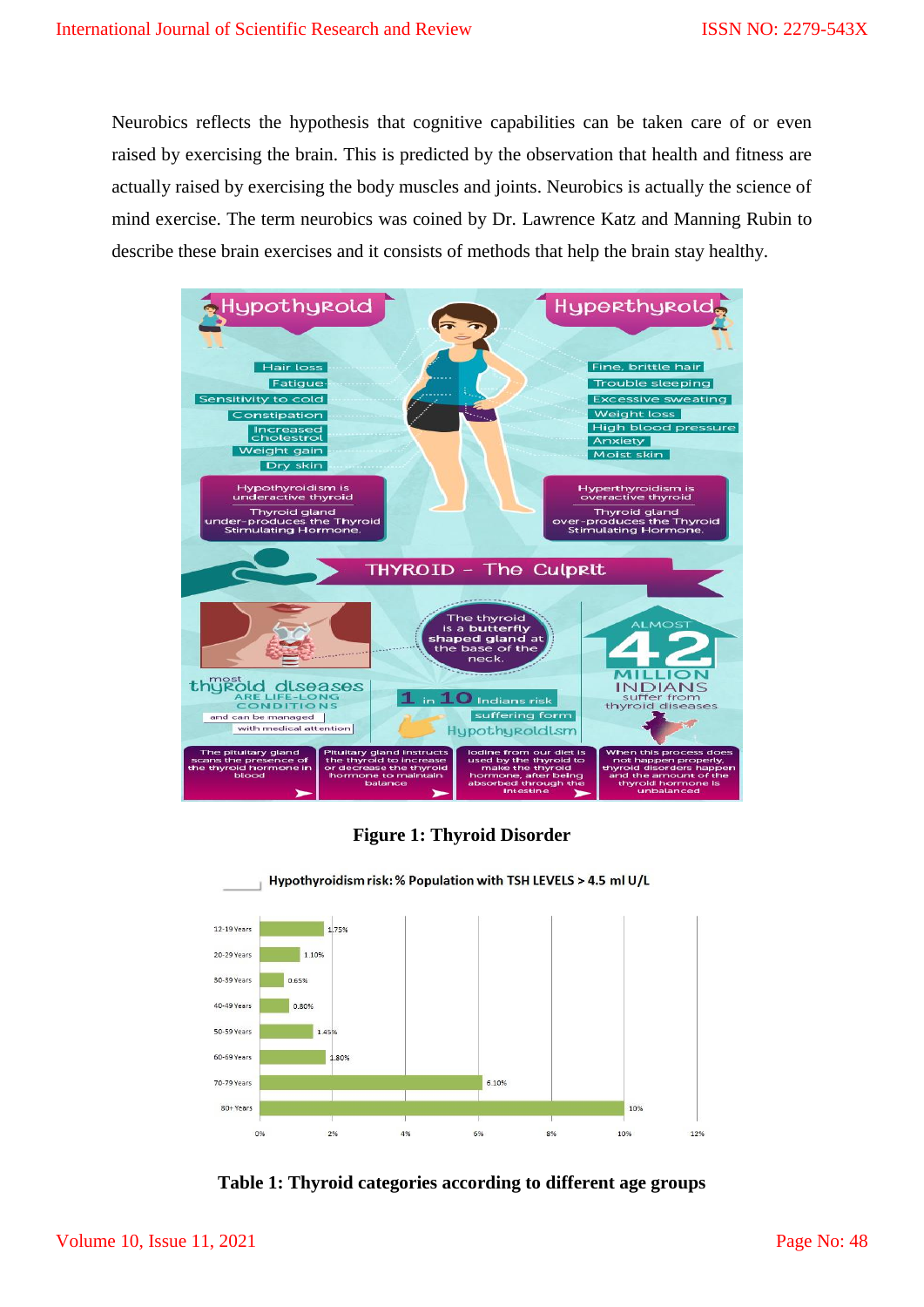Psycho-neurobics is actually the science and method of producing the right vibrations in the body based on specific concepts and technology. By implementing some meditation methods and exercises using specific styles, sounds, and mudras, we are able to generate the frequency in the subconscious of ours and attract divine energy.

Thus Psycho-neurobics helps us to improve our mental strength and will power. It is a procedure of taking astronomical vitality that is in the universe by the intensity of mind and after that exchanging it to mental faculties and neuro system. The word psycho (mind) reflects that the gather and exchanging this vitality through the intensity of the brain.

Research has demonstrated that just rehearsing an ordinary Psycho-neurobics routine all the time is able to provide results of by and large better health. It balances out the mental faculties and body, to begin with, and strengthen the soul as the ultimate outcome.

The mind can be exercised or stimulated either by hue/colour (Light Neurobics), or vibrations (Sound Neurobics) or by tasks such as Asanas / Pranayama (Easy Neurobics). The Psychoneurobics joins all of these 3 Neurobics to bridle the strength of mind for self-healing.

There are following three kinds of Neurobics. The Psycho-Neurobics joins all these three Neurobics to bridle the power of mind for self-recuperating.

Light Neurobics: Research shows that hues have vibrational vitality which has profound effect on human mind, inclination, discernments and feelings. Envisioning hues through third (shrouded) eye trigger Chakras and Nadis framework. This evacuated blocked energies and cleanses human body everything being equal and negative vitality.

Sound Neurobics: Sound waves travel in the Universe through making vibrations. This clarifies the inclination adjusting and quieting impact of specific mantras, supplications, rhymes and notes on our mind. Presenting certain tried mantras with contemplation and breathing activities puts our mind, body and soul in concordance, which has gigantic power to repress development of harmful cells.

Easy Neurobics: This comprises of neuro-strong and neuro-respiratory activities, for example, 'hastamudras'; 'asanas' and 'pranayama' that changes divine vitality into life powers for our body and also to free detached mystic vitality. Psycho-Neurobics is a powerful procedure that joins the energies of mind, body and soul for re-establishing an amazing harmony vitality. It is demonstrating instrumental in relieving infections, for example,  $-$ Cancer, Diabetes, Migraine, Blood Pressure, Stress, Depression, Heart Problem and the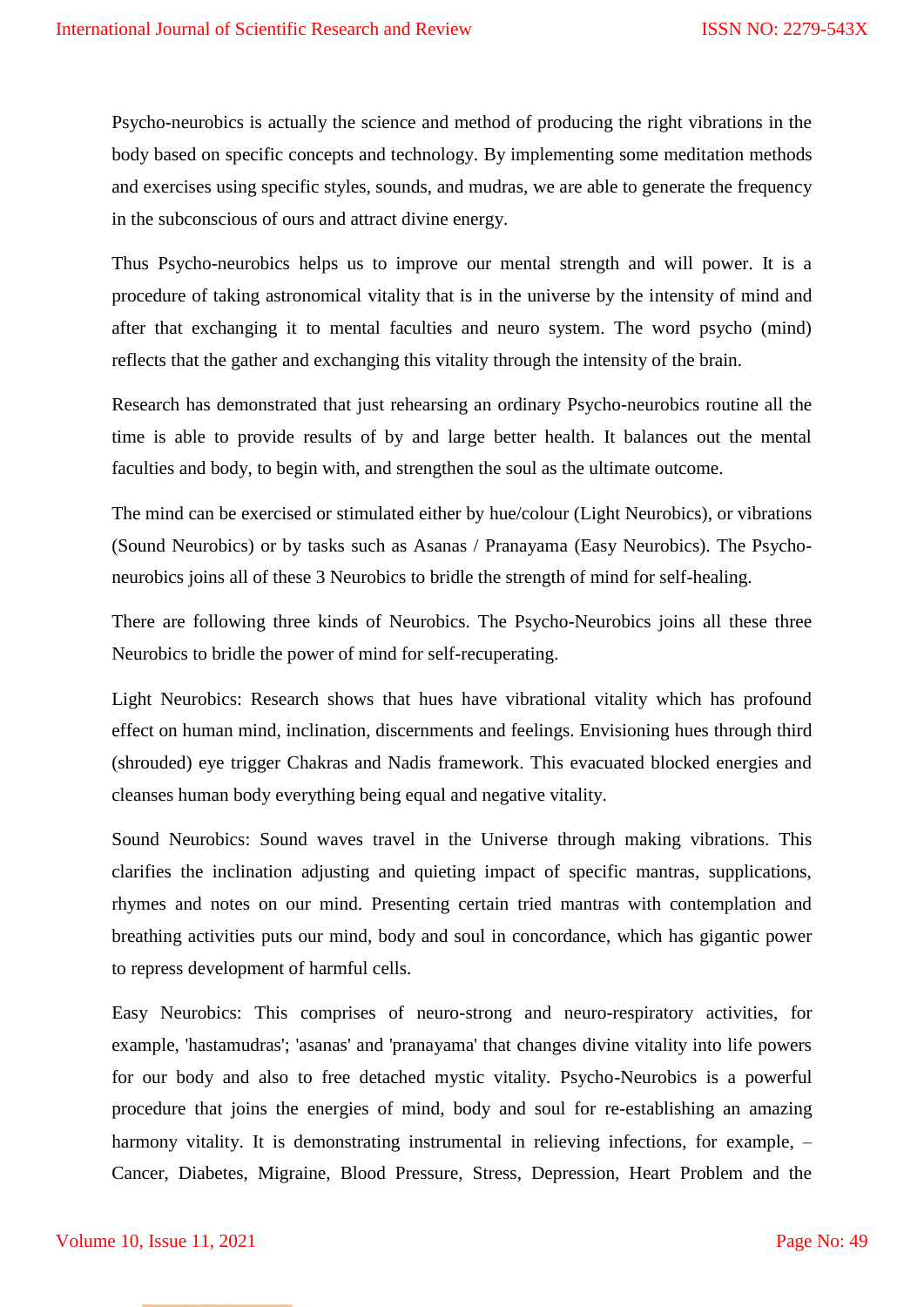various psychosomatic maladies. Numerous individuals have affirmed the enhancement of insusceptibility. It likewise strengthens the mind cells – this has wide advantages as a rule health, Alzheimer's sickness and memory enhancement.



**Figure 2: Disorder of the Thyroid gland**

#### **Literature Review**

Thyroid diseases are common worldwide. In India too, there is a significant burden of thyroid diseases. According to a projection from various studies on thyroid disease, it has been estimated that about 42 million people in India suffer from thyroid diseases. This review will focus on the epidemiology of five common thyroid diseases in India: (1) hypothyroidism, (2) hyperthyroidism, (3) goitre and iodine deficiency disorders, (4) Hashimoto's thyroiditis, and (5) thyroid cancer. This review will also briefly cover the exciting work that is in progress to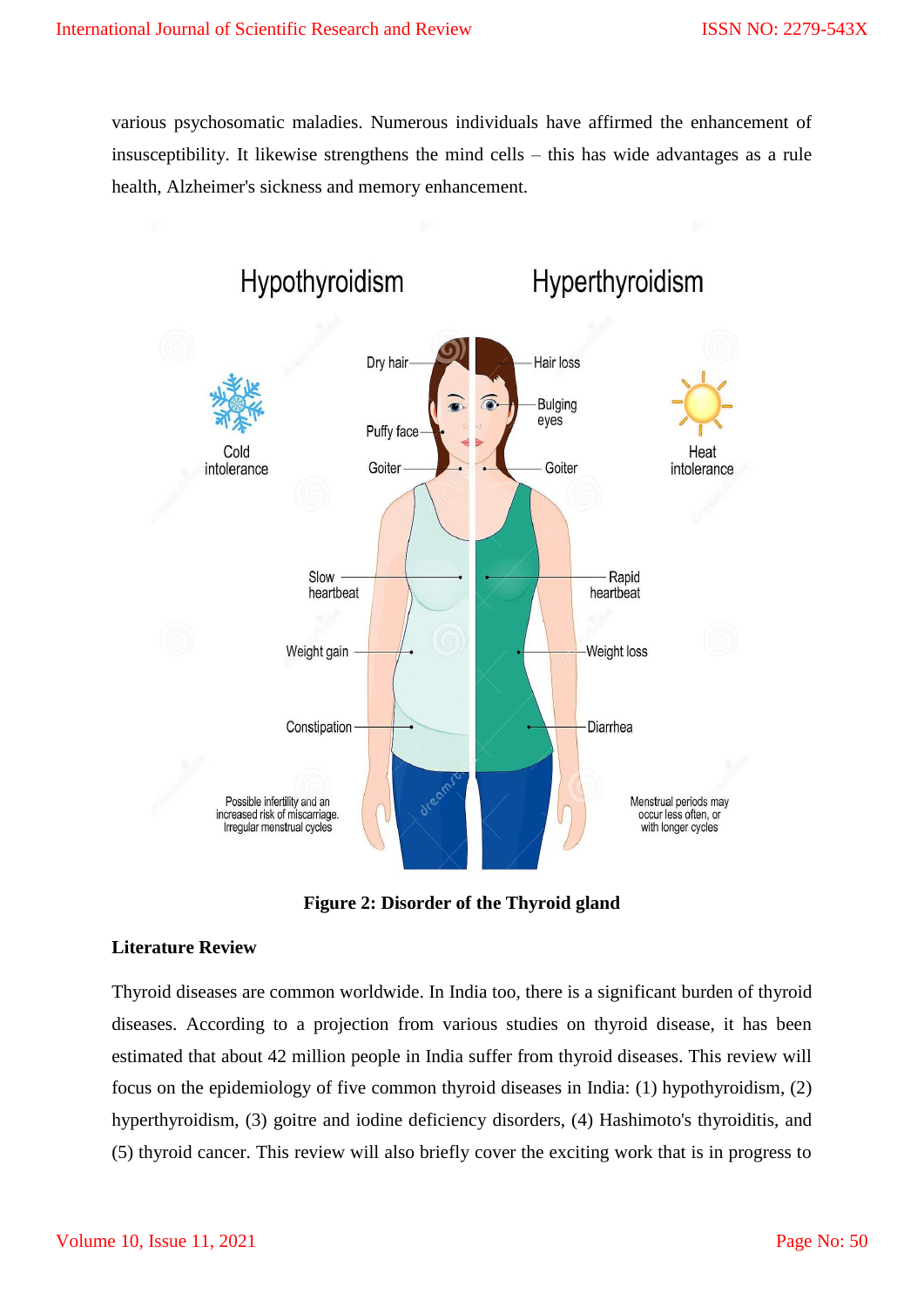ascertain the normal reference range of thyroid hormones in India, especially in pregnancy and children.

Tripathi D (2018) Hypothyroidism is defined as failure of thyroid gland to produce sufficient thyroid hormone to meet the metabolic demands of the body. A significant number of women as compare to male are suffering from hypothyroidism. It is characterized by elevated thyroid stimulating hormone. Regular practices of yoga hand mudra are useful in preventing and managing a wide range of clinical condition such as diabetes, anxiety, depression, pain, thyroid disorders and hypertension includes seven subjects suffering from hypothyroidism from age group 30-65. The patients were asked to perform yoga mudra according to standard procedure. The pathological parameters T3, T4, TSH and parameters from magnetic resonance Analyzer T3, FT4, Thyroid secretion index and Pituitary secretion index for hypothyroid patients were recorded before and after performing the mudra.

Dr C Shekhar (2018) Neurobic recuperating is a multi-year-old system that has re-emerged in present day times and has been creating leap forward results in restorative fields. This exceptional system uncovers the unbelievable power of our subliminal mind. It is an elective mending strategy that should be possible sitting at one place and is without any sort of reactions. A very much prepared and powerful mind isn't just ready to interface with the celestial vitality existing in the Universe yet in addition ready to pull in it by charging. Human body is comprised of an arrangement of Chakras and Nadis. Chakras are the substantial areas which has concentrated vitality. There are seven noteworthy Chakras. Notwithstanding Chakras, we have many-sided systems of 72,000 Nadis. The cross purpose of Nadis makes up the Chakra. Both Chakras and Nadis framework are firmly identified with our Endocrine framework which directs every single hormonal action in the human body. Vibrational vitality moves through these Chakras and Nadis to make human life. The lopsidedness of this vibrational vitality is the fundamental reason for different illnesses. Neurobic mending, utilizes the standard of Law of Attraction, to prepare the human mind and draw in the infinite vitality.

J A Franklyn (2005) Thyroid disease is common, affecting around 2% of women and 0.2% of men in the UK. Our understanding of the effects of thyroid hormones under physiological circumstances, as well as in pathological conditions, has increased dramatically during the last two centuries and it has become clear that overt thyroid dysfunction is associated with significant morbidity and mortality. Both hypo-and hyperthyroidism and their treatments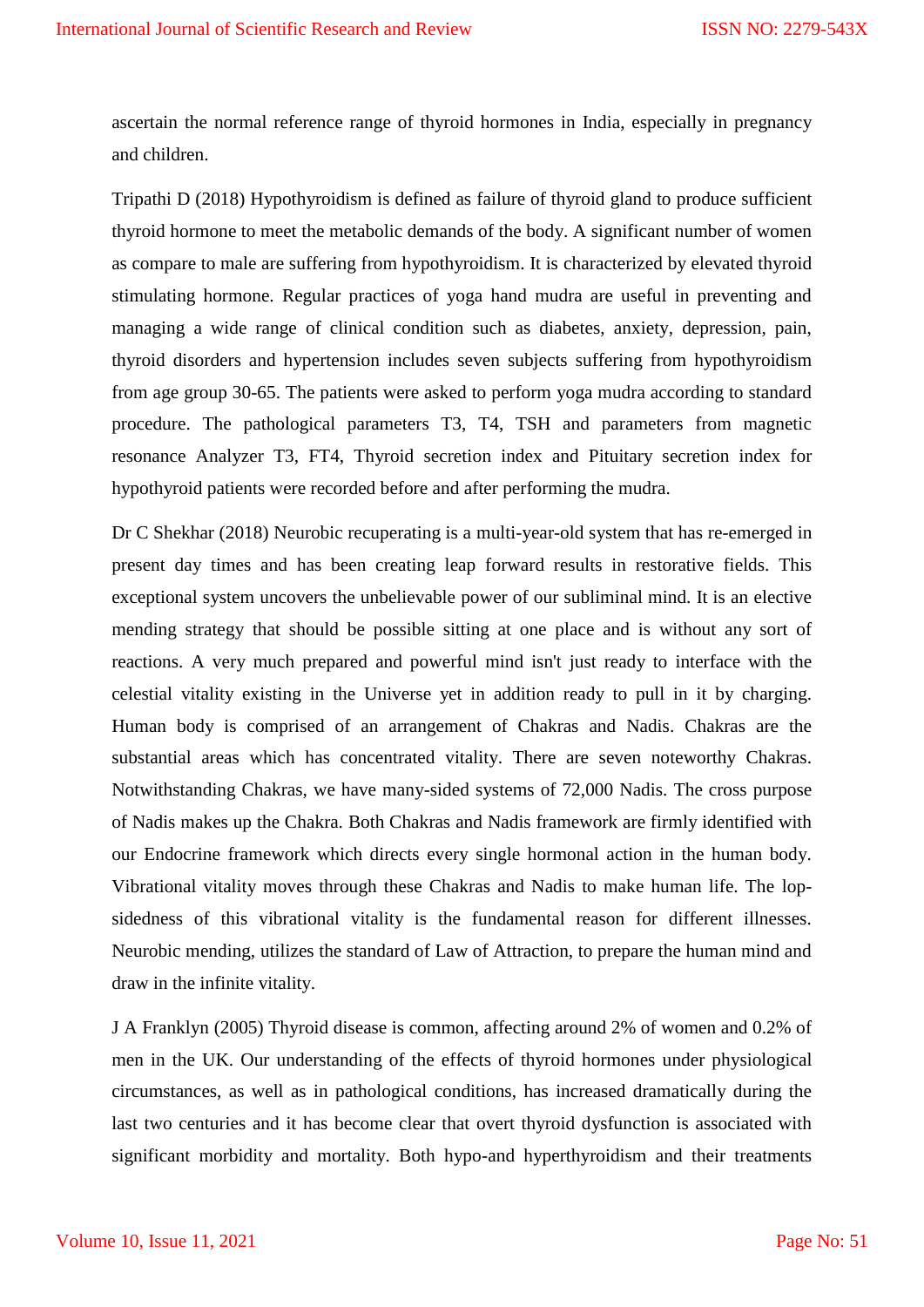have been linked with increased risk from cardiovascular disease and the adverse effects of thyrotoxicosis in terms of osteoporosis risk are well established. Although the evidence suggests that successful treatment of overt thyroid dysfunction significantly improves overall survival, the issue of treating mild or subclinical hyper- and hypothyroidism remains controversial. Furthermore, the now well-established effects of thyroid hormones on neurodevelopment have sparked a whole new debate regarding the need to screen pregnant women for thyroid function abnormalities. This review describes the current evidence of the effects of thyroid hormone on the cardiovascular, skeletal and neurological systems, as well as the influence of thyroid diseases and their treatments on the development of malignancy. Furthermore, we will describe some recent developments in our understanding of the relationship between thyroid status and health.

#### **Methodology**

The study was conducted in Department of Biochemistry in a tertiary care. 20 ambulatory otherwise healthy treated hypothyroidism male patients with comparable level of hypothyroidism were included in study, out of which 10 patients complied to do regular physical exercise for 1 h daily, and rest were not willing to do physical exercise. Serum T3, T4 and thyroid stimulating hormone (TSH) levels were analysed preintervention ally to avoid any biases in the distribution of subjects into both groups. The regular exercise session in the form of sports or jogging continued for 3 months. All the patients were between age 30 and 40 years. All the subjects were stable on their respective thyroxine replacement doses (eltroxine) since last 6 months. Mean thyroxine dose was 97 µg/day in the exercise group and 100 µg/day in non-exercise group. Brief clinical history and examination along with some epidemiological data were taken. After a written and informed consent samples were collected and processed. Ethical clearance was taken for the study.



**Neurobic Spa:** Spa is a 27 min. visual video meditation practice. It has 7 Chakras cleaning, healing & strengthening. Delta Healing Music has been used in this, which users do in Apana Vayu Mudra & this is done only by seeing the video. So, that no other thoughts will disturb. Through this visualization process, each and every chakra is healed.

**Exercise:** Mudra- Apan Vayu Mudra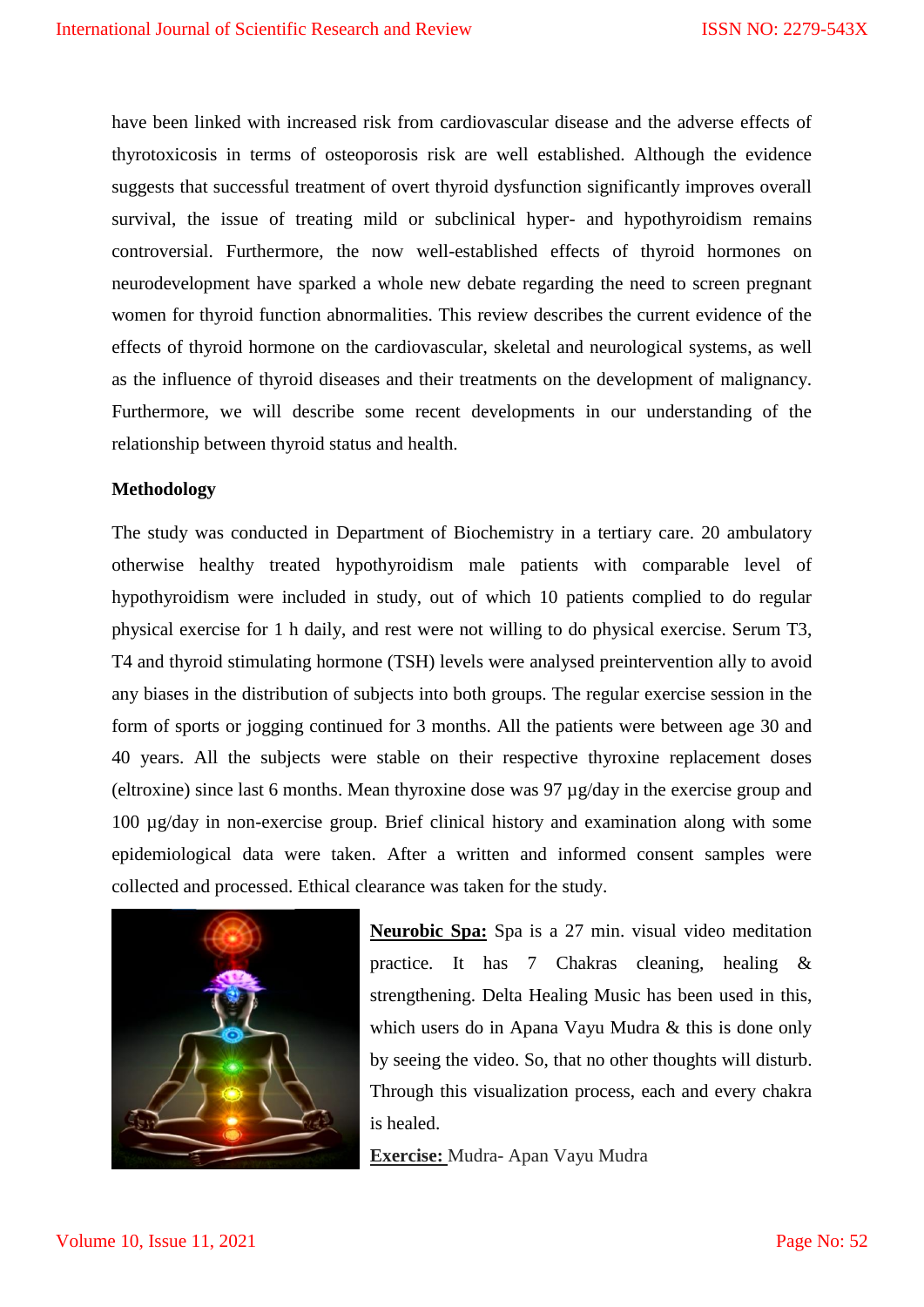**Blissful Neurobics:** The seventh major chakra is found near the inside of the top of the head and looks like a ceiling fan coloured in vivid royal violet. It's essential to clear cognizance or "clear knowing", which is the ability to receive thoughts, information & ideas from the Divine mind or collective can tap into the wealth of creativity  $\&$  inventions that abound in the spiritual plane.

#### **Exercise:**

Mudra- Akash Mudra

Colour- Violet

Sound Chanting- "Humming"

**Peaceful Neurobics:** The fifth major chakra is the Throat Chakra, also known as the Vishudhi Chakra. It spins at a fast rate and is sky blue in Color. An activated and clean Throat Chakra looks like a sparkling clear day bathed in sunshine, while a dirty and deactivated Throat Chakra looks like a dreamy, dismal day.

#### **Exercise:**

Mudra- Akash Mudra

Colour- Sky Blue

Sound Chanting- "Humming"

**Enlightening Neurobics:** The sixth major chakra is located between the two eyes. We often call it the Brow or the Ajna Chakra. However, we most commonly call it the Third Eye, and for good reason. If your eyes, take a few deep breaths, and place your attention on the area between your eyes, you will begin to see you close or feel an oval-shaped object lying on one side. This is your third eye; it is the eye of your true self or your higher self. The reason why the eye is turned towards you is because everything is what is in There is nothing else within except you. Heart your and mind. It is only an illusion that a material world exists outside and separate from you.

#### **Exercise:**

Mudra- Pran Mudra

Colour- Indigo

Sound Chanting- "O"

Participants were also asked to perform PSYCHONEUROBICS exercise. These included Enlightening, Blissful & Peacefull Psychoneurobics along with Neurobics Spa performed in Pran, Aksh and Apan Vayu mudra respectively. The details and the impact of the above tools have been proved in one of the other papers highlighting its efficacy and its importance. Thyroid levels are also affected when rigorous exercise is undertaken, this is cannot be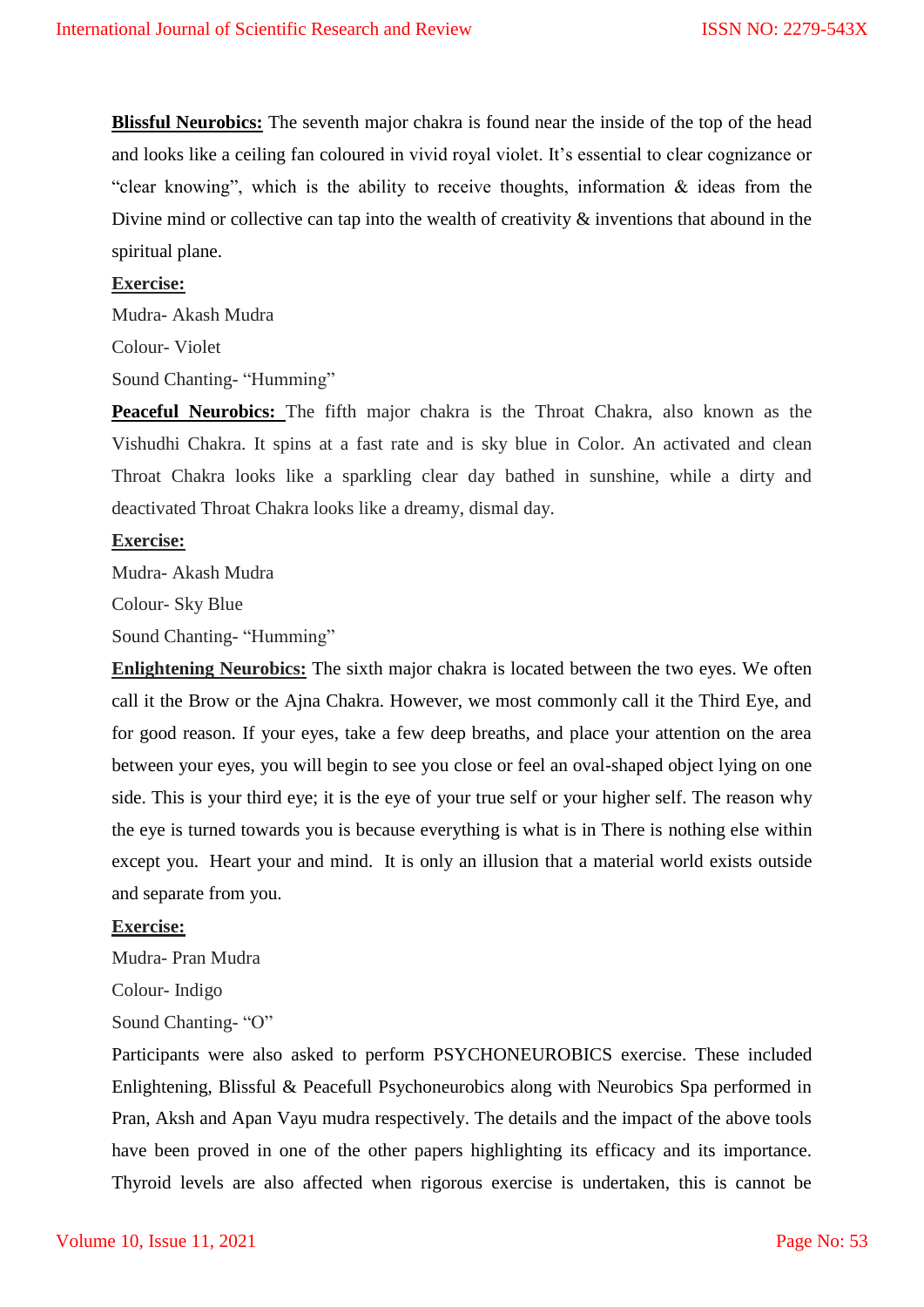termed as a cure but physical exercise along with good diet to some extent helps in regulating the thyroid hormone as exercise lowers the stress levels of the body and it impacts body's overall functioning. Participants were asked to stick to a particular diet routine along with planned exercise regime. The diet which was administered to the participants was pure sattvic diet which was energized using PSYCHONEUROBIC technique of energization.



**Food Charging**

# **TABLE 2: HOLISTIC HEALTH MANAGEMENT**

### **WITH PSYCHONEUROBICS EXPERIMENTAL**

#### **GROUP**

|                |                | <b>Results of TSH</b> |                 |  |
|----------------|----------------|-----------------------|-----------------|--|
| Sl. No.        | Participants   | <b>Before</b>         | After           |  |
|                |                | Psychoneurobics       | Psychoneurobics |  |
| $\mathbf{1}$   | Participant 1  | 6.874                 | 2.351           |  |
| $\overline{2}$ | Participant 2  | 9.391                 | 3.071           |  |
| 3              | Participant 3  | 14.259                | 3.257           |  |
| $\overline{4}$ | Participant 4  | 22.595                | 3.054           |  |
| 5              | Participant 5  | 7.274                 | 1.978           |  |
| 6              | Participant 6  | 6.240                 | 1.984           |  |
| 7              | Participant 7  | 9.015                 | 2.784           |  |
| 8              | Participant 8  | 7.952                 | 2.014           |  |
| 9              | Participant 9  | 7.640                 | 2.754           |  |
| 10             | Participant 10 | 8.741                 | 3.014           |  |
| 11             | Participant 11 | 7.894                 | 2.214           |  |
| 12             | Participant 12 | 8.951                 | 2.874           |  |
| 13             | Participant 13 | 7.258                 | 2.287           |  |
| 14             | Participant 14 | 18.136                | 3.574           |  |
| 15             | Participant 15 | 6.493                 | 3.396           |  |
| 16             | Participant 16 | 6.153                 | 2.011           |  |
| 17             | Participant 17 | 9.821                 | 2.878           |  |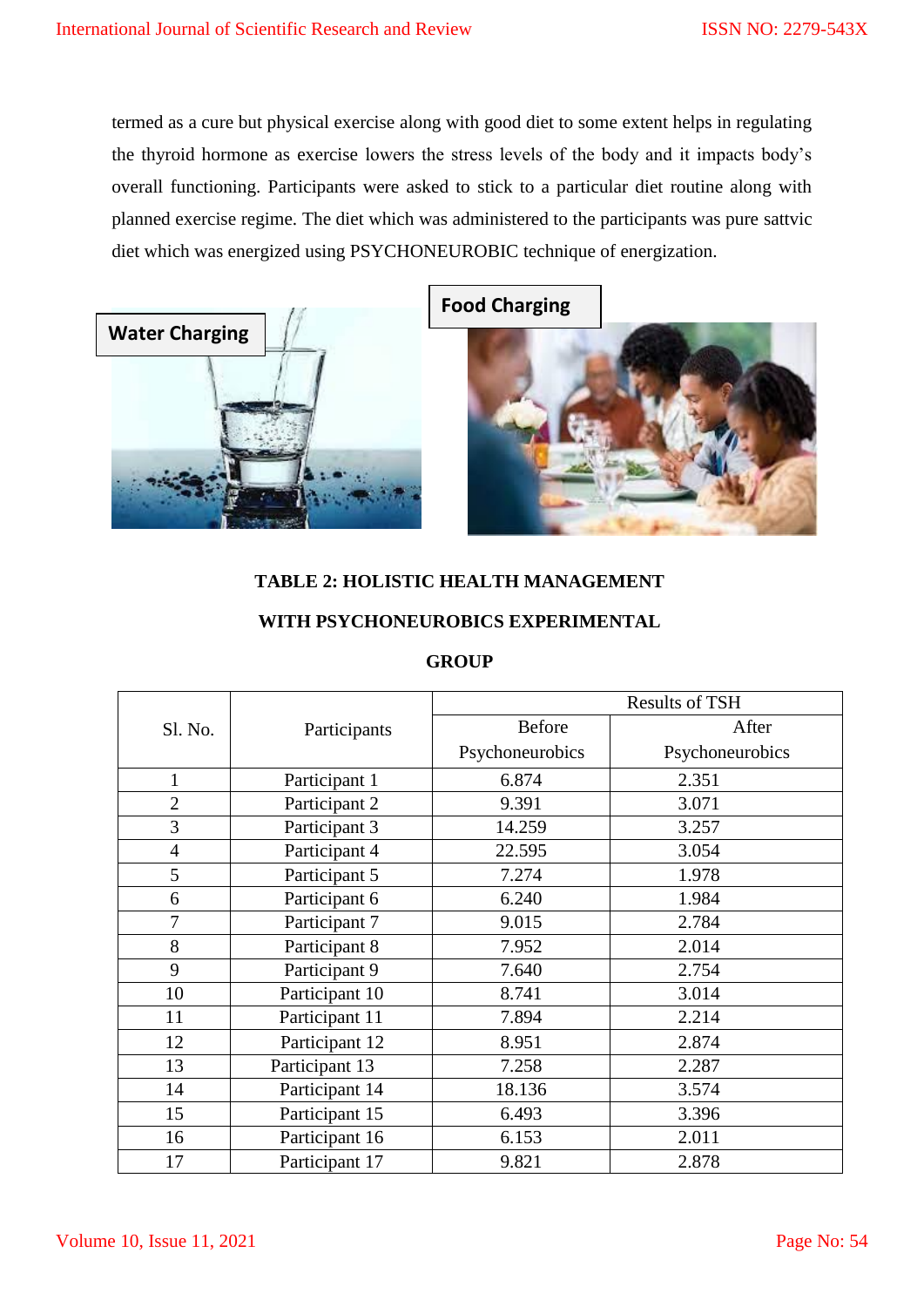| 18 | Participant 18 | 8.660  | 3.055 |
|----|----------------|--------|-------|
| 19 | Participant 19 | 13.297 | 3.784 |
| 20 | Participant 20 | 11.328 | 2.654 |
| 21 | Participant 21 | 6.283  | 2.987 |
| 22 | Participant 22 | 5.003  | 2.345 |
| 23 | Participant 23 | 7.923  | 2.342 |
| 24 | Participant 24 | 0.012  | 1.698 |
| 25 | Participant 25 | 0.097  | 2.471 |
| 26 | Participant 26 | 0.007  | 1.974 |
| 27 | Participant 27 | 0.197  | 2.145 |
| 28 | Participant 28 | 0.105  | 2.450 |
| 29 | Participant 29 | 0.174  | 1.874 |
| 30 | Participant 30 | 0.147  | 2.141 |
| 31 | Participant 31 | 0.058  | 1.874 |
| 32 | Participant 32 | 0.087  | 2.415 |
| 33 | Participant 33 | 0.078  | 2.158 |
| 34 | Participant 34 | 0.198  | 2.147 |
| 35 | Participant 35 | 0.121  | 2.144 |
| 36 | Participant 36 | 0.138  | 2.014 |
| 37 | Participant 37 | 0.078  | 2.474 |
| 38 | Participant 38 | 0.078  | 3.014 |
| 39 | Participant 39 | 0.078  | 2.474 |
| 40 | Participant40  | 0.054  | 2.478 |
| 41 | Participant 41 | 0.098  | 2.478 |
| 42 | Participant 42 | 0.058  | 2.157 |
| 43 | Participant 43 | 0.078  | 1.987 |
| 44 | Participant 44 | 0.098  | 2.574 |
| 45 | Participant 45 | 0.232  | 2.567 |
| 46 | Participant 46 | 0.123  | 3.549 |
| 47 | Participant 47 | 0.243  | 2.616 |
| 48 | Participant 48 | 0.336  | 2.908 |
| 49 | Participant 49 | 0.212  | 2.567 |
| 50 | Participant 50 | 0.232  | 2.836 |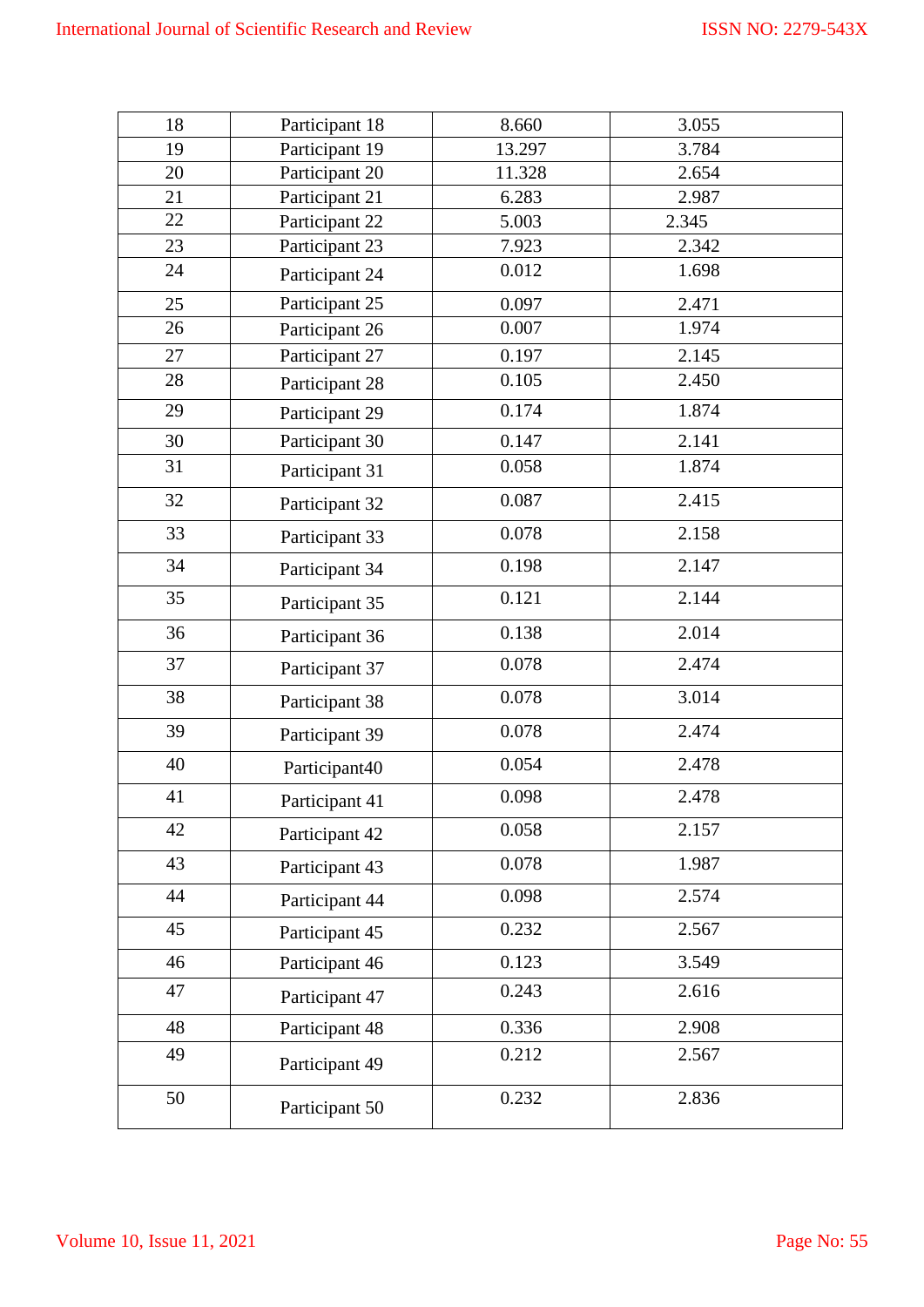#### **TABLE 3 - HOLISTIC HEALTH**

# **MANAGEMENT WITH PSYCHONEUROBICS**

## **CONTROL GROUP**

|                |                | <b>Results of TSH</b>            |                       |  |
|----------------|----------------|----------------------------------|-----------------------|--|
| Sl. No.        | Participants   | <b>Before</b><br>Psychoneurobics | After Psychoneurobics |  |
| $\mathbf{1}$   | Participant 1  | 5.584                            | 8.214                 |  |
| $\overline{2}$ | Participant 2  | 7.981                            | 11.784                |  |
| 3              | Participant 3  | 5.211                            | 8.014                 |  |
| $\overline{4}$ | Participant 4  | 14.154                           | 19.458                |  |
| 5              | Participant 5  | 8.874                            | 12.587                |  |
| 6              | Participant 6  | 7.887                            | 9.574                 |  |
| $\overline{7}$ | Participant 7  | 6.018                            | 9.876                 |  |
| 8              | Participant 8  | 10.544                           | 13.544                |  |
| 9              | Participant 9  | 7.147                            | 10.201                |  |
| 10             | Participant 10 | 11.474                           | 17.207                |  |
| 11             | Participant 11 | 6.588                            | 9.485                 |  |
| 12             | Participant 12 | 9.974                            | 14.871                |  |
| 13             | Participant 13 | 8.214                            | 9.874                 |  |
| 14             | Participant 14 | 7.584                            | 11.254                |  |
| 15             | Participant 15 | 6.101                            | 8.174                 |  |
| 16             | Participant 16 | 8.974                            | 11.874                |  |
| 17             | Participant 17 | 12.878                           | 15.748                |  |
| 18             | Participant 18 | 60.00                            | 70.00                 |  |
| 19             | Participant 19 | 15.574                           | 17.897                |  |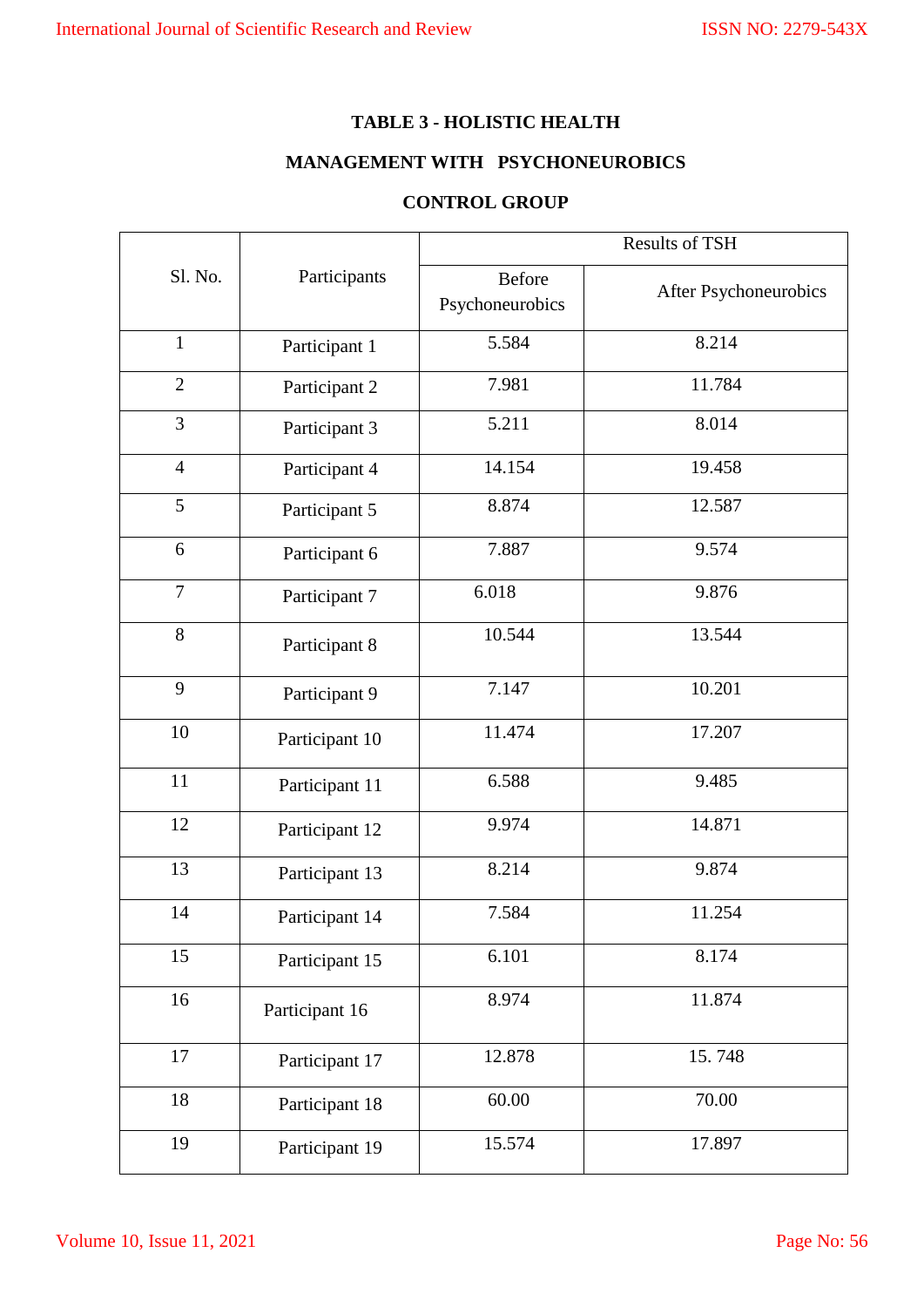| 20              | Participant 20 | 8.584  | 12.784 |
|-----------------|----------------|--------|--------|
| 21              | Participant 21 | 7.145  | 9.174  |
| 22              | Participant 22 | 9.654  | 11.854 |
| $\overline{23}$ | Participant 23 | 7.634  | 6.134  |
| 24              | Participant 24 | 6.058  | 8.588  |
| $\overline{25}$ | Participant 25 | 6.217  | 8.213  |
| 26              | Participant 26 | 0.765  | 2.896  |
| 27              | Participant 27 | 0.645  | 0.212  |
| 28              | Participant 28 | 12.580 | 15.877 |
| 29              | Participant 29 | 9.028  | 11.547 |
| 30              | Participant 30 | 8.247  | 11.027 |
| 31              | Participant 31 | 12.148 | 14.547 |
| 32              | Participant 32 | 8.954  | 11.587 |
| 33              | Participant 33 | 8.574  | 10.258 |
| 34              | Participant 34 | 11.574 | 13.987 |
| 35              | Participant 35 | 0.565  | 0.111  |
| 36              | Participant 36 | 0.543  | 0.234  |
| 37              | Participant 37 | 7.577  | 9.474  |
| 38              | Participant 38 | 10.987 | 12.743 |
| 39              | Participant 39 | 12.025 | 15.254 |
| 40              | Participant 40 | 8.257  | 12.028 |
| 41              | Participant 41 | 9.245  | 12,870 |
| $\overline{42}$ | Participant 42 | 10.654 | 13.554 |
| $\overline{43}$ | Participant 43 | 13.014 | 14.984 |
| 44              | Participant 44 | 11.574 | 13.710 |
| 45              | Participant 45 | 10.987 | 12.987 |
| 46              | Participant 46 | 0.656  | 0.122  |
| 47              | Participant 47 | 7.546  | 15.897 |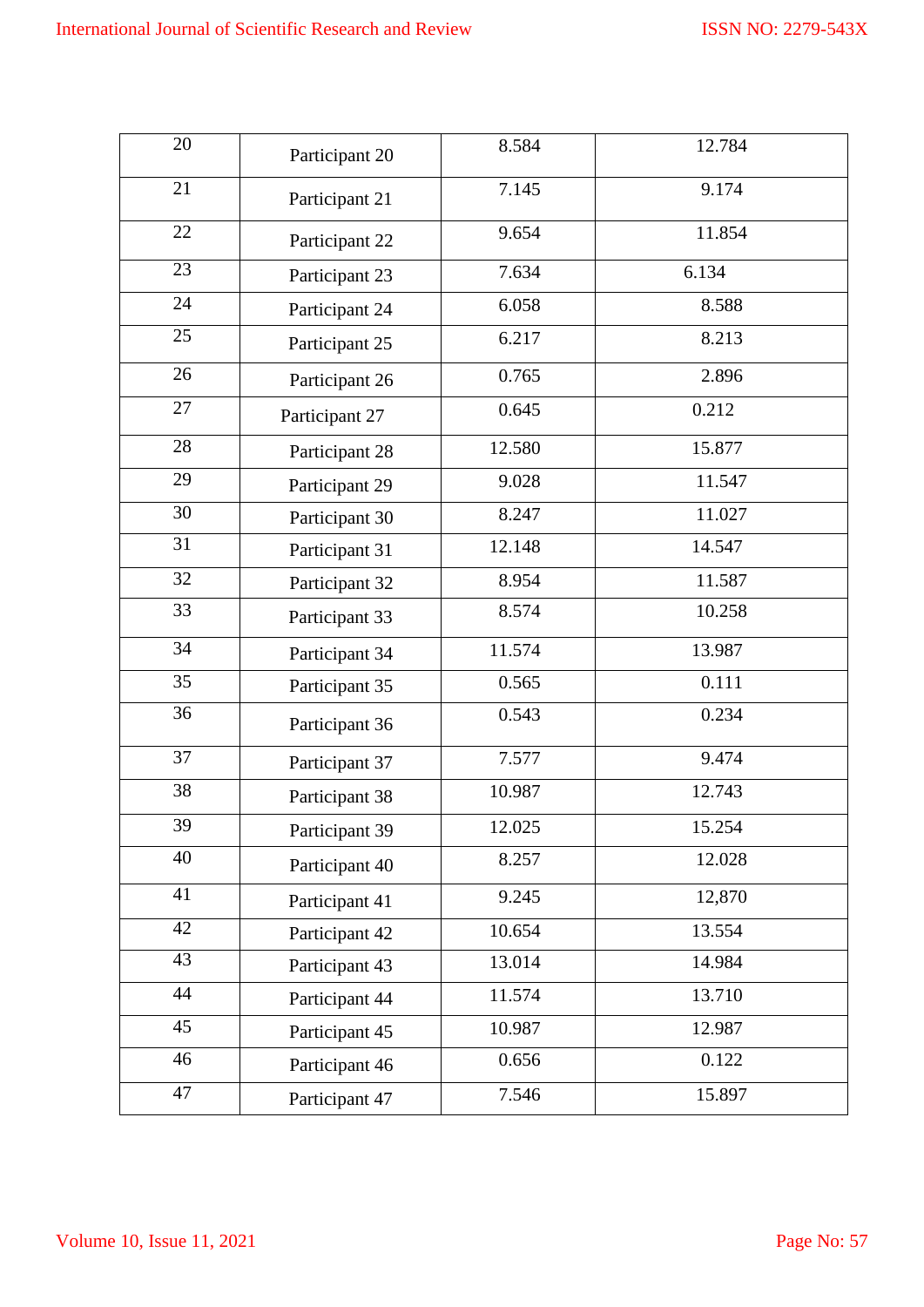| 48 | Participant 48 | 8.954 | 11.558 |
|----|----------------|-------|--------|
| 49 | Participant 49 | 9.998 | 12.058 |
| 50 | Participant 50 | 0.675 | 0.212  |

#### **Results**

Totally 20 male treated hypothyroid patients of middle age group ranging 30-40 years were evaluated for thyroid function, out of which 10 patients belonged to regular physical exercise group and 10 nonexercised group. Mean age for all 20 patients was  $34.1 + 2.69$ . Serum TSH, T3 and T4 were analysed at the end of 3 months in both exercise group and nonexercised group.

Serum TSH was found to be significantly decreased in patients of regular exercise group postintervention ally  $(P < 0.001)$ , but no such significant difference was seen with nonexercised group ( $P = 0.43$ ).

Serum T3 and T4 were also found to be significantly raised in regular exercise group post interventional ( $P = 0.007$  and  $P < 0.001$  respectively) but no such significant difference in T3 and T4 was found in nonexercised group ( $P = 0.92$  and  $P = 0.73$  respectively). On inter group comparison significant decrease in TSH was found in regular exercise group ( $P = 0.002$ ) and significant increase was found in levels of T3 ( $P = 0.002$ ) and T4 ( $P = 0.001$ ) in regular exercise group. Mean weight was found to be decreased in regular exercise group post interventional.

#### **Discussion**

The present study is the first description of the effect of regular physical exercise on thyroid disorder status in and around this region.

| Serial no. | <b>MEAN + SD</b>      |                    | <b>Test of significance</b>    |
|------------|-----------------------|--------------------|--------------------------------|
|            | <b>Exercise Group</b> | Non exercise Group |                                |
| T3         | $1.30 + 0.28$         | $1.10 + 0.25$      | $t = 1.5$ , P = 0.12, df = 18  |
| T4         | $8.09 + 0.45$         | $8.64 + 0.97$      | $t = 1.5$ , P = 0.14, df = 18  |
| TSH        | $2.51 \pm 0.24$       | $1.92 + 0.85$      | $t = 2.00$ , P = 0.06, df = 18 |

**Table 4: Thyroid profile in exercising and non-exercising group pre interventional**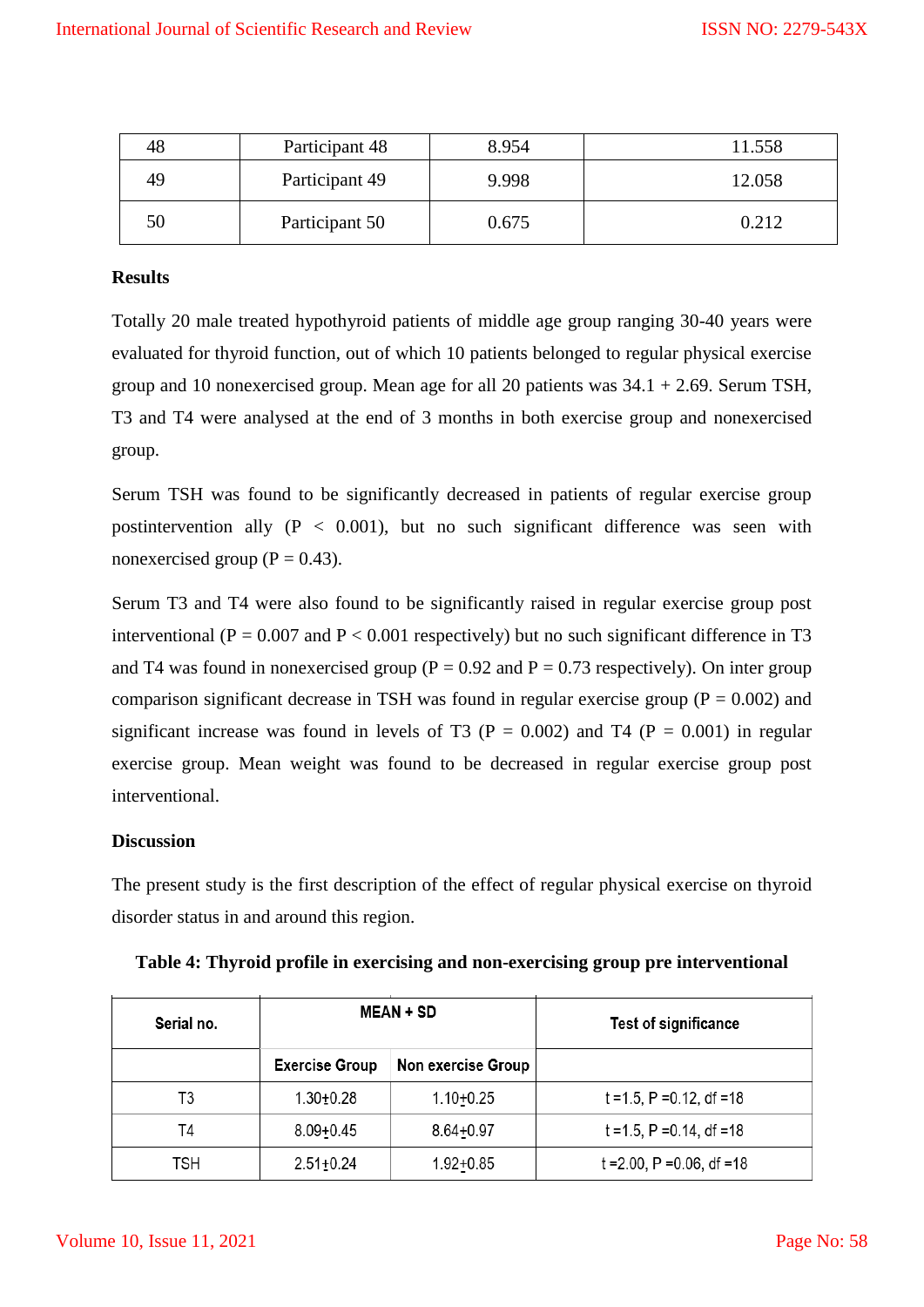| Serial no. | Preintervention | <b>Postintervention</b> | <b>Test of significance</b>      |
|------------|-----------------|-------------------------|----------------------------------|
| T3         | $1.30 + 0.28$   | $2.33 + 1.03$           | $t = 3.03$ , P = 0.007, df = 18  |
| T4         | $8.09 + 0.45$   | $11.34 + 1.98$          | $t = 5.05$ , P = 0.00, df = 18   |
| TSH        | $2.51 + 0.24$   | $0.61 + 0.42$           | $t = 12.11$ , P = 0.000, df = 18 |

#### **Tables 5: Thyroid profile in exercise group pre and postintervention**

#### **Table 6: Thyroid profile in non-exercise group pre and postintervention**

| Serial no. | <b>Preintervention</b> | <b>Postintervention</b> | <b>Test of significance</b>    |
|------------|------------------------|-------------------------|--------------------------------|
| T3         | $1.10 + 0.25$          | $1.11 \pm 0.23$         | $t = 0.10$ , P = 0.92, df = 18 |
| T4         | $8.64 + 0.97$          | 8.77+0.82               | $t = 0.34$ , P = 0.73, df = 18 |
| TSH        | $1.92 + 0.85$          | 2.34+1.42               | $t = 0.80$ , P = 0.43, df = 18 |

# **Tables 7: Thyroid profile comparison in exercise versus non exercise group postintervention**

| Serial no. | Preintervention | <b>Postintervention</b> | <b>Test of significance</b>    |
|------------|-----------------|-------------------------|--------------------------------|
| T3         | $1.10 + 0.25$   | $1.11 \pm 0.23$         | $t = 0.10$ , P = 0.92, df = 18 |
| Τ4         | $8.64 + 0.97$   | $8.77 + 0.82$           | t = 0.34, P = 0.73, df = 18    |
| TSH        | $1.92 + 0.85$   | $2.34 + 1.42$           | t = 0.80, $P = 0.43$ , df = 18 |

According to present study thyroid functions improve in hypothyroid patients doing regular physical exercise, as TSH levels decreased, and T3 and T4 increased in regular exercise group. Exercising increases metabolic activity, which helps burn more calories and helps keep weight down. Research at the University of Gaziantep in Turkey set out to study the effects of exercise on levels of TSH, to see if it would help those with lower TSH levels. The results showed that medium-intensity aerobic exercise, which the study classified as 70% of a person's maximum heart rate, produced the best results for improving TSH. Hence some improvement in thyroid function can be attributed to decreasing in weight in regular exercise group. Exercise can by itself also improve thyroid function may be through better perfusion of gland. However, this needs to be investigated further. Even gentle exercise such as walking, swimming, or yoga stimulates thyroid gland secretion and increases tissue sensitivity to THs. Peripheral metabolism of THs can be changed significantly by a number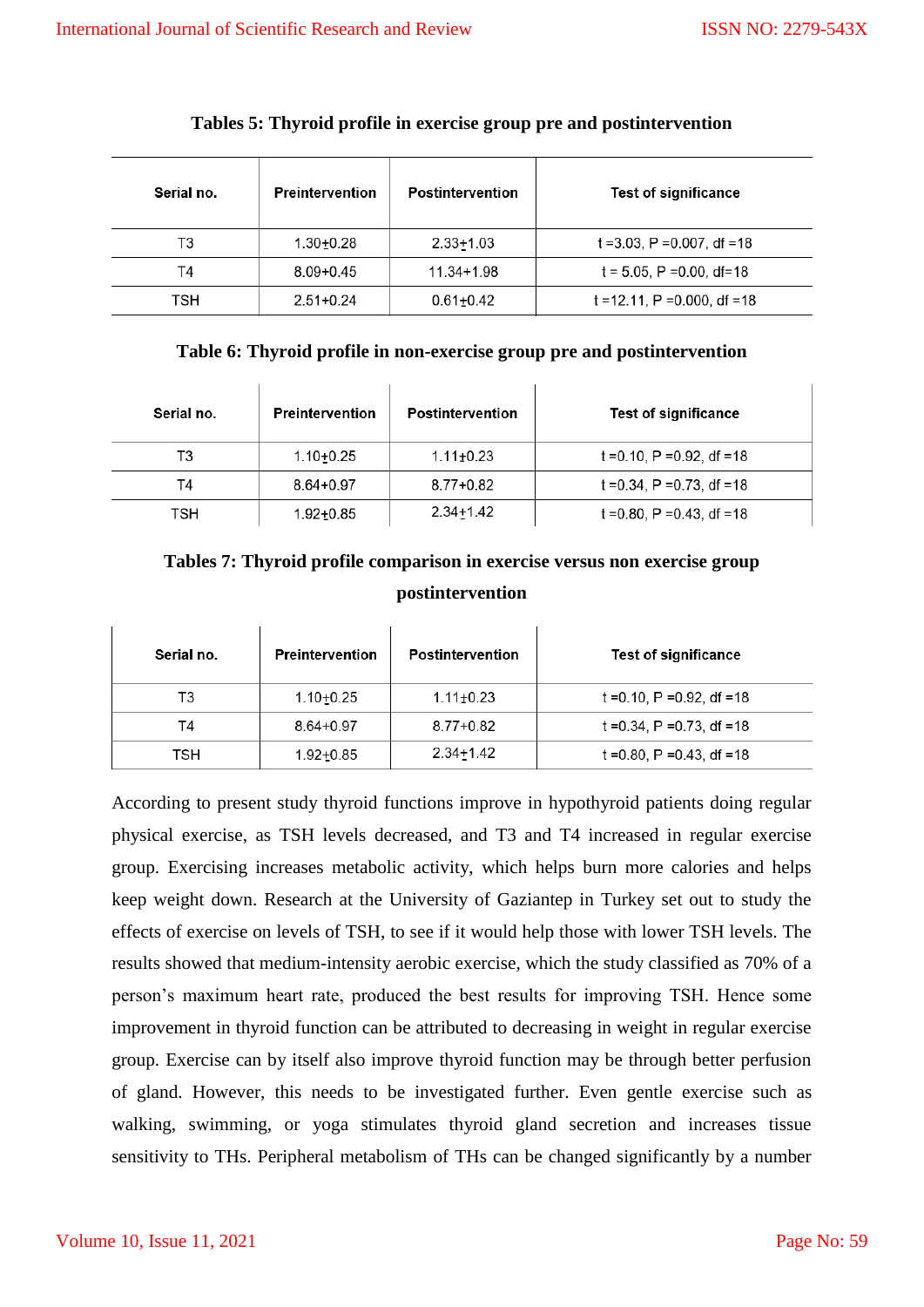of physiological and pathological conditions, which can alter the deiodination pathway and lead to a change in the circulating level of THs. The biological effects of short-term changes in the TH levels are not currently completely understood but are potentially important in the body's adjustment to stressful or catabolic states. A connection is established between increasing training to 80 km/week and elevated hormone levels. Examined the TH levels of professional cyclists during a 3 weeks stage competition, they concluded that serum T4, FT4 and FT3 levels showed a significant increase by the last week of competition while concentrations of TSH and T3 remained unchanged.

#### **Conclusion**

Hypothyroidism reduces exercise capacity but after hormone replacement with thyroxine exercise capacity can be attained back. After being euthyroid on hormone replacement regular physical exercise can improve thyroid function and thus improve mental and physical status of hypothyroid patient and concomitantly decrease dose of thyroxine replacement therapy. So every young to middle aged hypothyroid patient should do regular physical exercise to improve his/her thyroid status.

#### **References**

1. Hackney AC, Kallman A, Hosick KP, Rubin DA, Battaglini CL. Thyroid hormonal responses to intensive interval versus steady-state endurance exercise sessions. Hormones (Athens) 2012;11:54-60.

2. Fortunato RS, Ignácio DL, Padron AS, Peçanha R, Marassi MP, Rosenthal D, et al. The effect of acute exercise session on thyroid hormone economy in rats. J Endocrinol 2008;198:347-53.

3. Chandra Shekhar, B.K. Kundalini Awakening - Health in your Hand. Haryana: Sigfa Neurobic Gym, 2010.

4. Renssen, Marielle & Baker, Natalia. Meditation & Relaxation – De-stress Body & Mind. London: New Holland Publishers, 2003.

5. Nimmy N.J., Aneesh P.M., Narmadha M.P., Udupi R.H. and Binu K.M. (2012). A Survey on prevalence of thyroid disorders induced by demography and food habits in south Indian population. Indian Journal of Pharmacy Practice, 5(2), 49-52.

6. Hollowell J.G., Staehling N.W., Flanders W.D., Hannon W.H., Gunter E.W., Spencer C.A. and Braverman L.E. (2002). Serum TSH, T(4), and thyroid antibodies in the United States population (1988 to 1994): National Health and Nutrition Examination Survey (NHANES III). J Clin Endocrinol Metab, 87(2), 489-99.

7. Bose A., Sharma N., Hemwani N. and Chitnis D.S. (2015). A Hospital based prevalence study on thyroid disorders in malwa region of central India. International Journal of Current Microbiology and Applied Sciences, 4(6), 604-611.

8. Bemben D.A., Hamm R.M., Morgan L., Winn P., Davis A. and Barton E. (1994). Thyroid disease in the elderly. Part 2. Predictability of subclinical hypothyroidism. Journal of family practice, 38(6), 583-588.